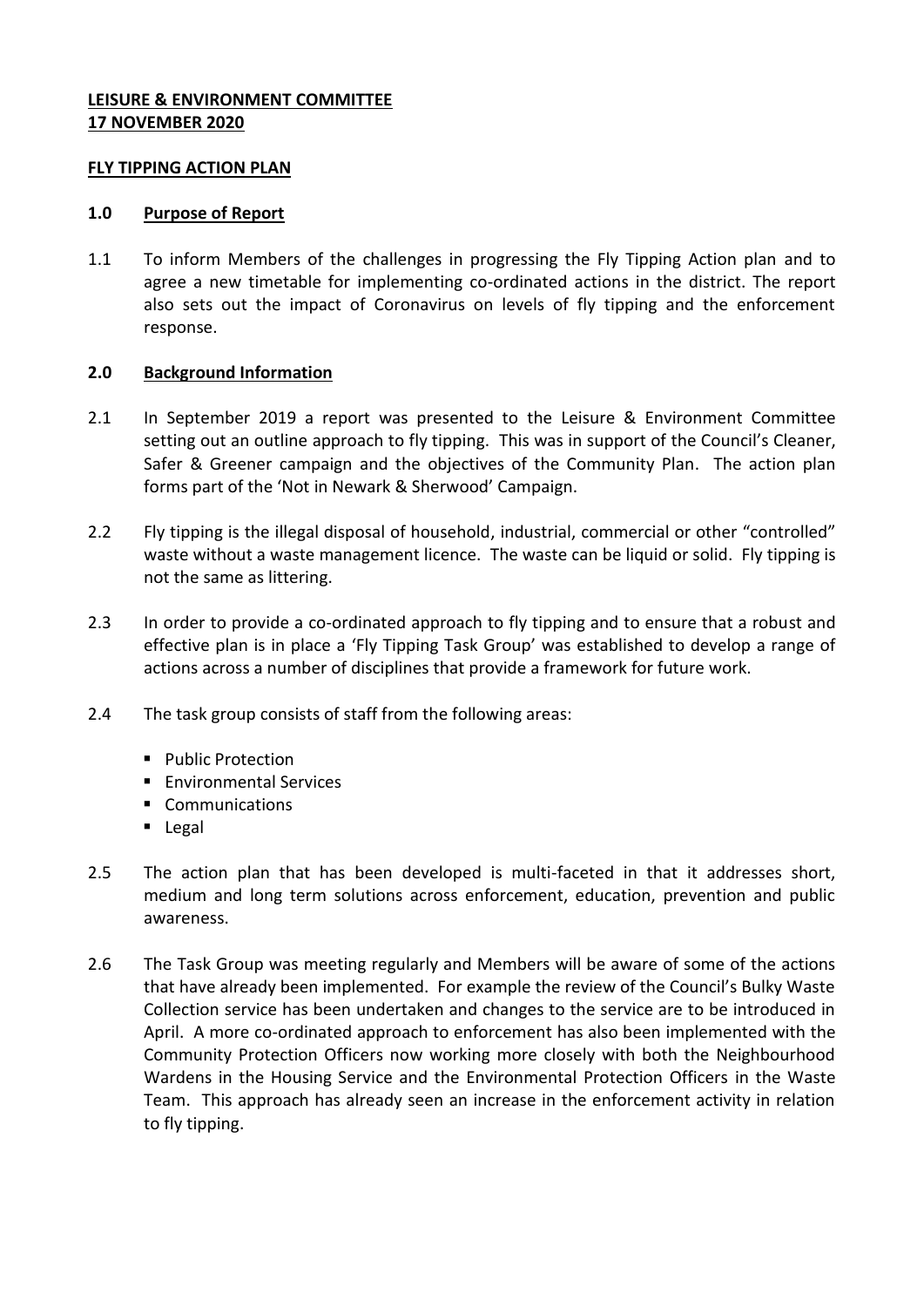- 2.7 The impact of the coronavirus on the delivery of the actions has been profound. Staff resources have been stretched across much of the Council. The focus within the Waste team has been the delivery of essential services such as refuse collection and the challenge of doing this is a safe socially distanced way. The Public Protection team has had to respond to an increase in demand in many areas as well as advising on and enforcing the coronavirus regulations across the district. Because of this many of the activates set out in the original action plan have been delayed and work has taken place to profile the action plan with a view to starting up the programme in a meaningful way next year.
- 2.8 The proposals for the action plan are set out below.
- 2.9 What was noticeable at the start of the national covid lockdown was an increase in fly tipping. Many factors contributed to this, the closure of the Household Waste Recycling Centres, the reduction in domestic refuse collection and that more people were at home and producing more waste. During this time, we were able to continue the investigation and removal of fly tips. Wherever evidence is found, fixed penalty notices are issued or in the case of large fly tips legal proceedings initiated.

|  | 2.10 The table below highlights the increase in numbers of fly tips and the weight collected. |  |  |
|--|-----------------------------------------------------------------------------------------------|--|--|
|--|-----------------------------------------------------------------------------------------------|--|--|

|           |      | <b>Number of Fly tips</b> |       | <b>Weight of Fly Tips</b> |
|-----------|------|---------------------------|-------|---------------------------|
| Month     | 2019 | 2020                      | 2019  | 2020                      |
| April     | 97   | 124                       | 26.32 | 33.46                     |
| May       | 108  | 128                       | 33.84 | 40.18                     |
| June      | 101  | 123                       | 26.72 | 45.46                     |
| July      | 110  | 121                       | 25.89 | 38.82                     |
| August    | 139  | 122                       | 29.03 | Not yet available         |
| September | 85   | 125                       | 34.16 | Not yet available         |

2.11 Since the national lockdown in late March there have been 11 fixed penalty notices issued for flytipping. These have been issued to people responsible for the fly tip but also to householders that have not exercised their duty of care in ensuring that anyone offering a waste service is suitable licensed.

### **3.0 Proposals**

3.1 The action plan set out below shows the range of actions that have been developed and the progress so far. It also highlights those that have not been progressed and the intended start time.

| <b>Action</b>                      |  | <b>Progress</b> | <b>Comments</b>               |  |
|------------------------------------|--|-----------------|-------------------------------|--|
| Re-launch the Council's   Complete |  |                 | This service was suspended    |  |
| bulky waste service                |  |                 | for 3 months due to covid. It |  |
|                                    |  |                 | was restarted with the        |  |
|                                    |  |                 | agreed reduced prices and     |  |
|                                    |  |                 | demand has increased.         |  |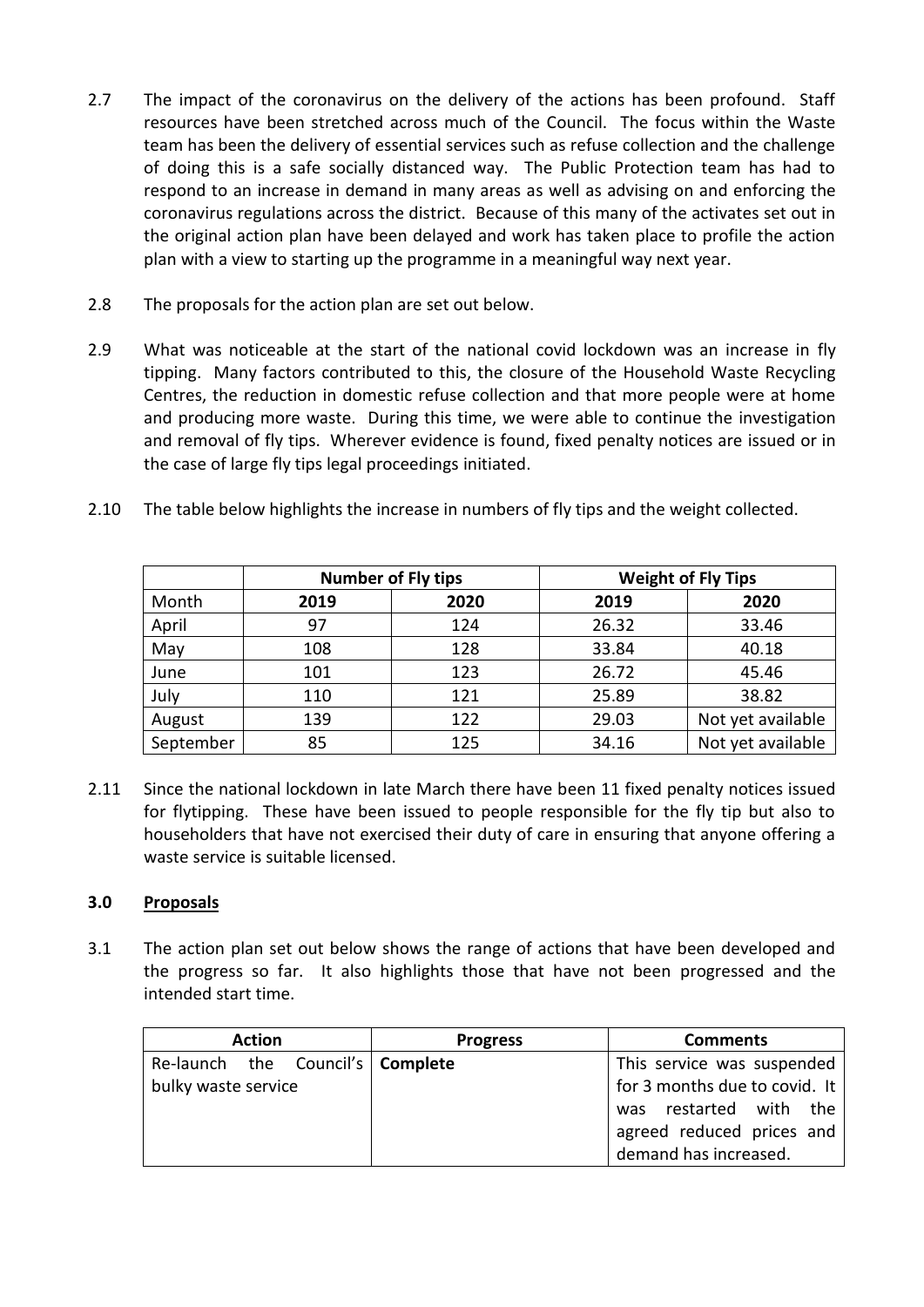| Promotion and advertising<br>of new bulky waste service<br>on the collection vehicle<br>three<br>Promote<br>free<br>collection days in three                                                                          | Postponed<br>Postponed<br><b>Demands</b><br>essential<br>on                                                                                                                                                                                                                       | The bulky waste service<br>redeployed<br>vehicle<br>were<br>when<br>the<br>service<br>was<br>suspended. The advertising<br>will be in place when a<br>normal<br>service<br>can<br>be<br>guaranteed.<br>Areas will be identified next<br>year to tie in with days of |
|-----------------------------------------------------------------------------------------------------------------------------------------------------------------------------------------------------------------------|-----------------------------------------------------------------------------------------------------------------------------------------------------------------------------------------------------------------------------------------------------------------------------------|---------------------------------------------------------------------------------------------------------------------------------------------------------------------------------------------------------------------------------------------------------------------|
| communities, to dovetail<br>with the Days of Action<br>leaflet<br>Produce<br>for<br>tradespeople reminding of                                                                                                         | services have not allowed this<br>to take place<br>Complete/ongoing                                                                                                                                                                                                               | Planning<br>action.<br>to<br>commence in March 2021<br>officers<br>Whenever<br>visit                                                                                                                                                                                |
| responsibilities<br>the<br>οf<br>carrying waste and ensuring<br>its proper disposal                                                                                                                                   |                                                                                                                                                                                                                                                                                   | business they are promoting<br>the message that waste must<br>be disposed of correctly and<br>legally.                                                                                                                                                              |
| Day of Action<br>addressing<br>illegal waste carriers to be<br>carried out in conjunction<br>with the Police                                                                                                          | Postponed<br>A second day of action in the<br>western side of the district<br>has been put on hold as it<br>could not be done in a covid<br>secure way.                                                                                                                           | When circumstances<br>allow<br>this will be arranged in<br>partnership with the police<br>and the Environment Agency                                                                                                                                                |
| Scrapyard visits with<br>the<br>Police                                                                                                                                                                                | Postponed<br>Staff resources have not been<br>available for this.                                                                                                                                                                                                                 | This will be revisited in March<br>2021                                                                                                                                                                                                                             |
| Install 'covert cameras' and<br>signage at key sites                                                                                                                                                                  | On-going                                                                                                                                                                                                                                                                          | A trial site is being monitored<br>by mobile CCTV. The layby<br>has seen a reduction in fly<br>tipping.                                                                                                                                                             |
| Negotiate with the County<br>Council and amended access<br>to Household waste sites for<br>trade vehicles                                                                                                             | <b>On-going.</b> Positive progress<br>has been made.<br>NCC and<br>principle to open the site in<br>Newark<br>to<br>vehicles<br>not<br>exceeding 3500 kg on a pay as<br>you visit basis. Veolia are<br>undertaking feasibility study<br>to ascertain the implications<br>of this. | The scheme will be monitored<br>and reviewed to ascertain<br>Veolia have agreed in take up and whether it<br>contributes positively to a<br>reduction in fly tipping                                                                                                |
| Examine feasibility of covert<br>operation for rogue waste<br>collection businesses.                                                                                                                                  | Postponed<br>This is delayed<br>due<br>to<br>availability<br>of<br>partners,<br>limited staff resource and<br>covid secure issues                                                                                                                                                 | Review in new year with a<br>view to taking place summer<br>2021                                                                                                                                                                                                    |
| Approach local social media<br>sites<br>to<br>the<br>ensure<br>irresponsible promotion of<br>run'<br>ʻtip<br>requests<br>and<br>services are monitored to<br>prevent the risk of residents<br>falling foul of the law | Postponed<br>Delayed<br>due<br>covid<br>to<br>demands.<br>Staff<br>in<br>Communications and PR have<br>been mainly focused<br>on<br>coronavirus messaging.                                                                                                                        | This will be kept under review<br>and actions initiated when<br>possible.                                                                                                                                                                                           |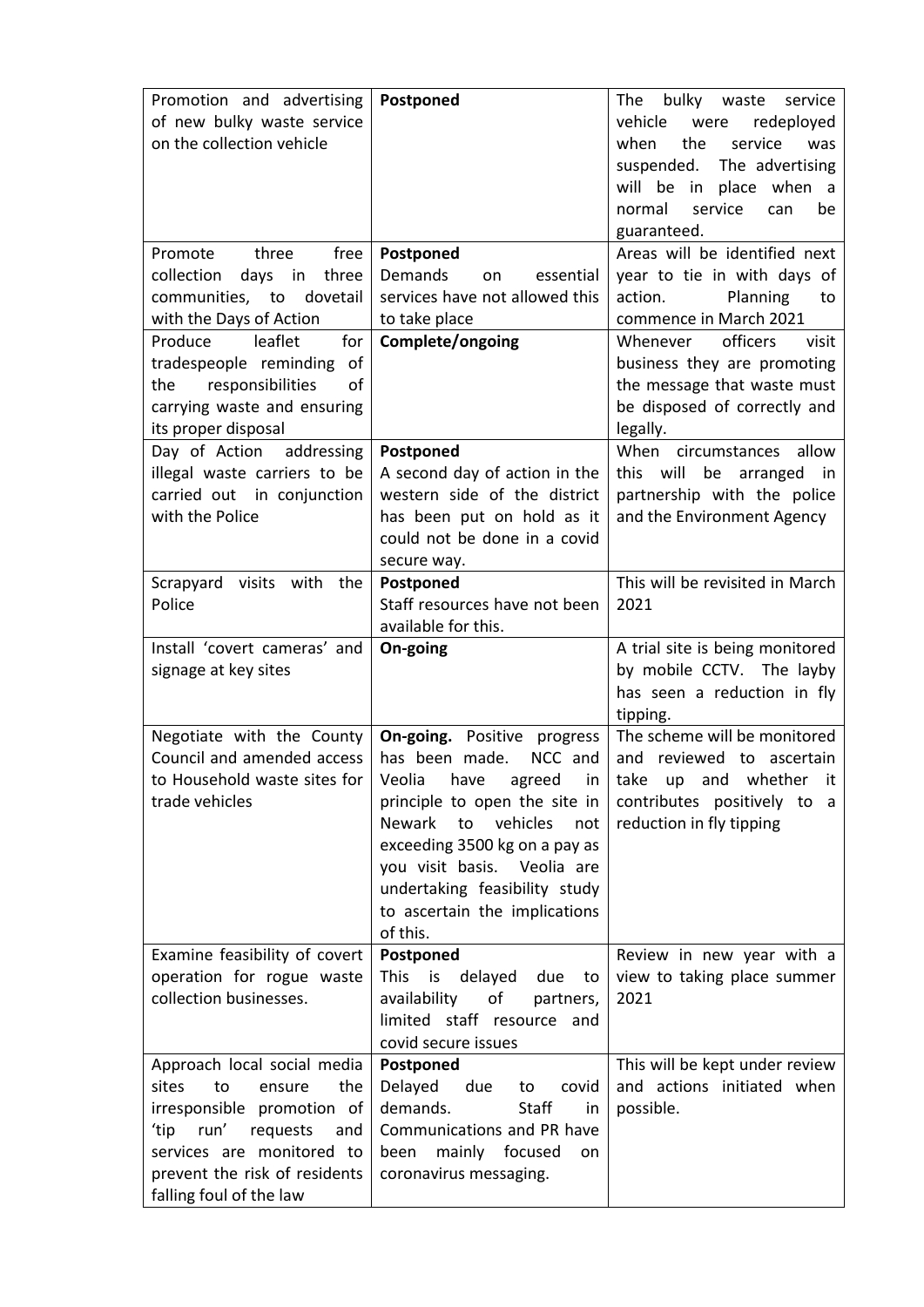| Examine feasibility of using $\vert$ 25% complete |                                                           | The terms of the PSPO and   |
|---------------------------------------------------|-----------------------------------------------------------|-----------------------------|
|                                                   | Public Space Protection   Good progress being made.       | the way it will operate now |
|                                                   | Orders to control fly tipping   An agreement in principle | need to be developed.       |
| on Deerdale Lane/Eakring                          | has been reached with the                                 |                             |
| Road                                              | County Council, Forestry                                  |                             |
|                                                   | Commission and Mansfield                                  |                             |
|                                                   | DC. The Council's legal team                              |                             |
|                                                   | have confirmed that the                                   |                             |
|                                                   | PSPO can be used for this                                 |                             |
|                                                   | purpose.                                                  |                             |

3.2 Many of the items set out above will not be able to be progressed effectively in the current Covid climate. However, day to day enforcement continues.

## **4.0 Equalities Implications**

- 4.1 The set of actions likely to be involved in the campaign have been assessed and it is considered that with the exception of the use of covert cameras there are not likely to be any implications.
- 4.2 If, and when, covert cameras are deployed these will be done in accordance with the information Commissioners Office guidance and the protocols issued by the Surveillance Commissioner.

## **5.0 Digital Implications**

The use of CCTV and associated technologies may be something that is developed in the future but at the moment there are no digital implications associated with this report.

### **6.0 Financial Implications** (FIN20-21/2191)

- 6.1 The CSG/Enforcement reserve has £15,000 committed to support this work, as agreed in September 2019. This is still available when required.
- 6.2 The fixed penalty notices generate relatively small amount of income. The penalty is £400 reduced to £200 if paid with 14 days.

### **7.0 Community Plan – Alignment to Objectives**

- 7.1 Objective 1 of the Community Plan is to 'Improve the cleanliness and appearance of the local environment'. This is supported by the following actions:
	- Reduce littering, fly-tipping, graffiti and dog fouling, through a programme of education aimed at changing behaviours.
	- Increasing the number/profile of enforcement actions
	- Supporting communities to build civic pride and facilitating activities to enable communities to improve their local areas.